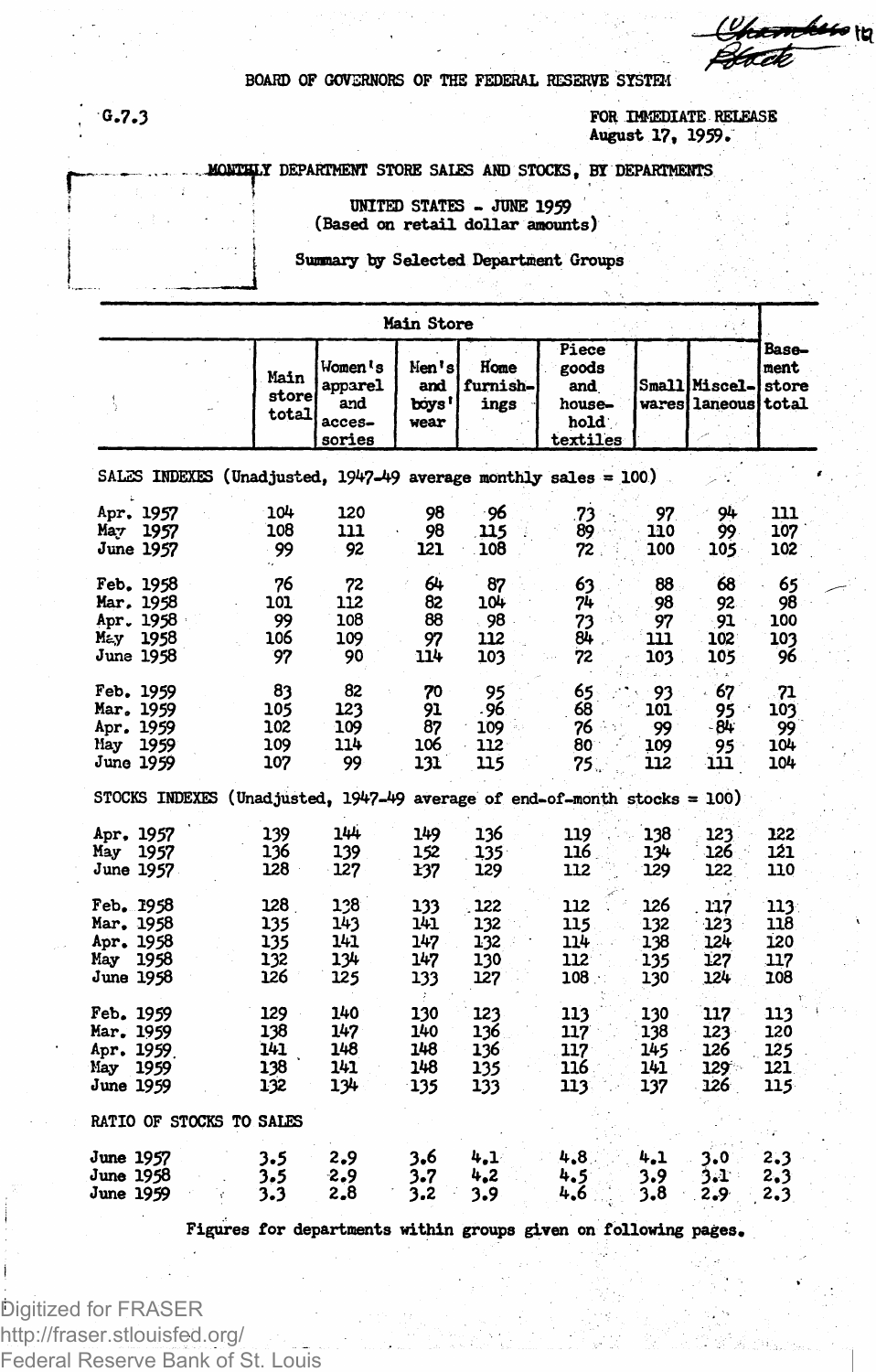## **MONTHLY DEPARTMENT STORE SALES AND STOCKS, BY DEPARTMENTS '**

 $\Delta \phi$ ila.

## **UNITED STATES - JUNE 1959**

| Department                       | Percentage change from<br>corresponding period<br>a year ago<br>Stocks |                        |                |               | Ratio of<br>stocks to |                              | Unadjusted<br>indexes               |  |
|----------------------------------|------------------------------------------------------------------------|------------------------|----------------|---------------|-----------------------|------------------------------|-------------------------------------|--|
|                                  |                                                                        | Sales during<br>period |                | (end of       | sales 1/<br>June      |                              | (1947-49<br><u>av.=1004</u><br>June |  |
|                                  |                                                                        | $June$ $6$ mos.        | month)<br>June |               |                       | [1959] 1958   Sales   Stocks |                                     |  |
| <b>GRAND TOTAL-entire store</b>  | +10                                                                    | $+5$                   | $+5$           |               | 3.1 3.3               |                              |                                     |  |
| <b>MAIN STORE TOTAL</b>          | $+11$                                                                  | $+5$                   | +5             | 3.3           | 3.5                   | 107                          | 132                                 |  |
| PIECE GOODS, HOUSEHOLD TEXTILES  | .+ 3                                                                   | 0                      | $+5$           |               | $4.6$ $4.5$           | 75                           | 113                                 |  |
| Piece goods                      | 0                                                                      | $2^{\circ}$            | $+ 4$          |               | $4.5 - 4.4$           | 49                           | 79                                  |  |
| Silks, velvets, synthetics       | $+2$                                                                   | 0                      | $+5$           |               | 4.9 4.8               | 38                           | 69                                  |  |
| Woolen yard goods                | $-1$                                                                   | - 10                   | $+7$           | 20.1 18.7     |                       | 12                           | 71                                  |  |
| Cotton yard goods                | ۰0                                                                     | - 4                    | $+3$           |               | 3.02.9                | . 94                         | 108                                 |  |
| Household textiles               | + 5                                                                    | + 1                    | + 5            | 4.5           | 4.5                   | 93                           | 131                                 |  |
| Linens and towels                | $+9$                                                                   | $+4$                   | $+4$           | 4.7           | 4.9                   | 95                           | 123                                 |  |
| Domestics--muslins, sheetings    | $+2$                                                                   | $-1$<br>$\sim$         | + 6            | 4.2           | 4.1                   | 92                           | 156                                 |  |
| Blankets, comforters, spreads    | $+3$                                                                   | - 2                    | $+5$           |               | 4.3 4.3               | 96                           | 128                                 |  |
| SMALL VIARES                     | + 8                                                                    | + 31                   | $+5$ .         | 3.8           | 3.9                   | 112                          | 137                                 |  |
| Laces, trimmings, embroideries,  |                                                                        |                        |                |               |                       |                              |                                     |  |
| and ribbons                      | $+8$                                                                   | $+3$                   | $+1$           | 4.3           | 4.6                   | 90                           | 123                                 |  |
| Notions                          | $+9$                                                                   | $+2$                   | + 6            | 3.5           | 3,6                   | 127                          | 160                                 |  |
| Toilet articles, drug sundries   | $+7$                                                                   | $+2$                   | + 6            | 3.4           | 3.4                   | 130                          | 135                                 |  |
| Silverware and jewelry           | $+10$                                                                  | $+6$ .                 | $+5$           | 4.3           | 4.6                   | 109                          | 139                                 |  |
| Silverware and clocks            | $+10$                                                                  | + 6                    | $+4$           | 5.3           | 5.6                   | 113                          | 160                                 |  |
| Costume jewelry                  | $+6$                                                                   | + 4                    | $+7$           | 2,8           | 2,8                   | 100                          | 121                                 |  |
| Fine jewelry and watches         | $+22$                                                                  | $+15$                  | $+2$           | 6.6           | 7.9                   | 139                          | 148                                 |  |
| Art needlework                   | $+2$                                                                   | - 1                    | $+5$           | 6,0           | 5.8                   | 61                           | 107                                 |  |
| Books and stationery             | $+10$                                                                  | $+5$                   | $+6$           | 3.7           | 3.8                   | 105                          | 139                                 |  |
| Books and magazines              | $+17$                                                                  | $+7$                   | $+8$           | 3.2           | 3.4                   | 104                          | 128                                 |  |
| Stationery                       | $+8$                                                                   | + 4                    | $+5$           | 3.9           | 4,0                   | 107                          | 144                                 |  |
| WOMEN'S APPAREL AND ACCESSORIES  | -11                                                                    | + 7                    | + 8            | 2.8           | 2.9                   | 99                           | 134                                 |  |
| Women's accessories              | و +                                                                    | $+5$                   | + 6            | 3.4           | 3.6                   | 97                           | 137                                 |  |
| Neckwear and scarfs              | $+12$                                                                  | + 7                    | $+1$           | 2.3           | 2.5                   | 113                          | 138                                 |  |
| Handkerchiefs                    | + 7                                                                    | 0.                     | + 3            | 3.9           | 4.1                   | 47                           | 62                                  |  |
| Millinery                        | $+10$                                                                  | +5                     | $+6$           | 1.3           | 1.3                   | 55                           | 69                                  |  |
| Women's and children's gloves    | $+10$                                                                  | $+3$                   | - 6            | 5.1           | 5.9                   | 52                           | 77                                  |  |
| Corsets and brassieres           | $+12$                                                                  | $+7$                   | $+10$          | 2.9           | 2.9                   | 172                          | 191                                 |  |
| Women's, children's hosiery      | + 5                                                                    | $+3$                   | $+12$          | 3.6           | 3.3                   | 67                           | 137                                 |  |
| Underwear, slips, and negligees  | $+13$                                                                  | + 6                    | $+4$           | 2.9           | 3.2                   | 91                           | 121                                 |  |
| Knit underwear                   | $+15$                                                                  | $+7$                   | + 6            | 3.2           | 3.4                   | 117                          | 169                                 |  |
| Silk & muslin underwear, slips   | $+12$                                                                  | $+5$                   | $+4$           | 3.0           | 3,2                   | 84                           | 110                                 |  |
| Negligees, robes, lcung, apparel | $+11$                                                                  | ∔ 6                    | $+3$           | 2.2           | 2.4                   | 84                           | - 95                                |  |
| Infants' wear                    | +4                                                                     | $+2$                   | $+7$           | 3.7           | 3,6                   | 89                           | 136                                 |  |
| Handbags, small leather goods    | $+14$                                                                  | $+9$                   | $+7$           | $2.3^{\circ}$ | 2.4                   | 114                          | 133                                 |  |
| Women's and children's shoes     | $+8$                                                                   | + 5                    | +4             | 4.9           | 5.1                   | 118                          | 162                                 |  |
| Children's ishoes                | +6                                                                     | 0                      | $+5$           | 5.7           | 5.7                   | 101                          | 170                                 |  |
| Women's shoes                    | $+9$                                                                   | $+6$                   | $+4$           | 4,8           | 5.0                   | 125                          | 163                                 |  |

Digitized for FRASER http://fraser.stlouisfed.org/ Federal Reserve Bank of St. Louis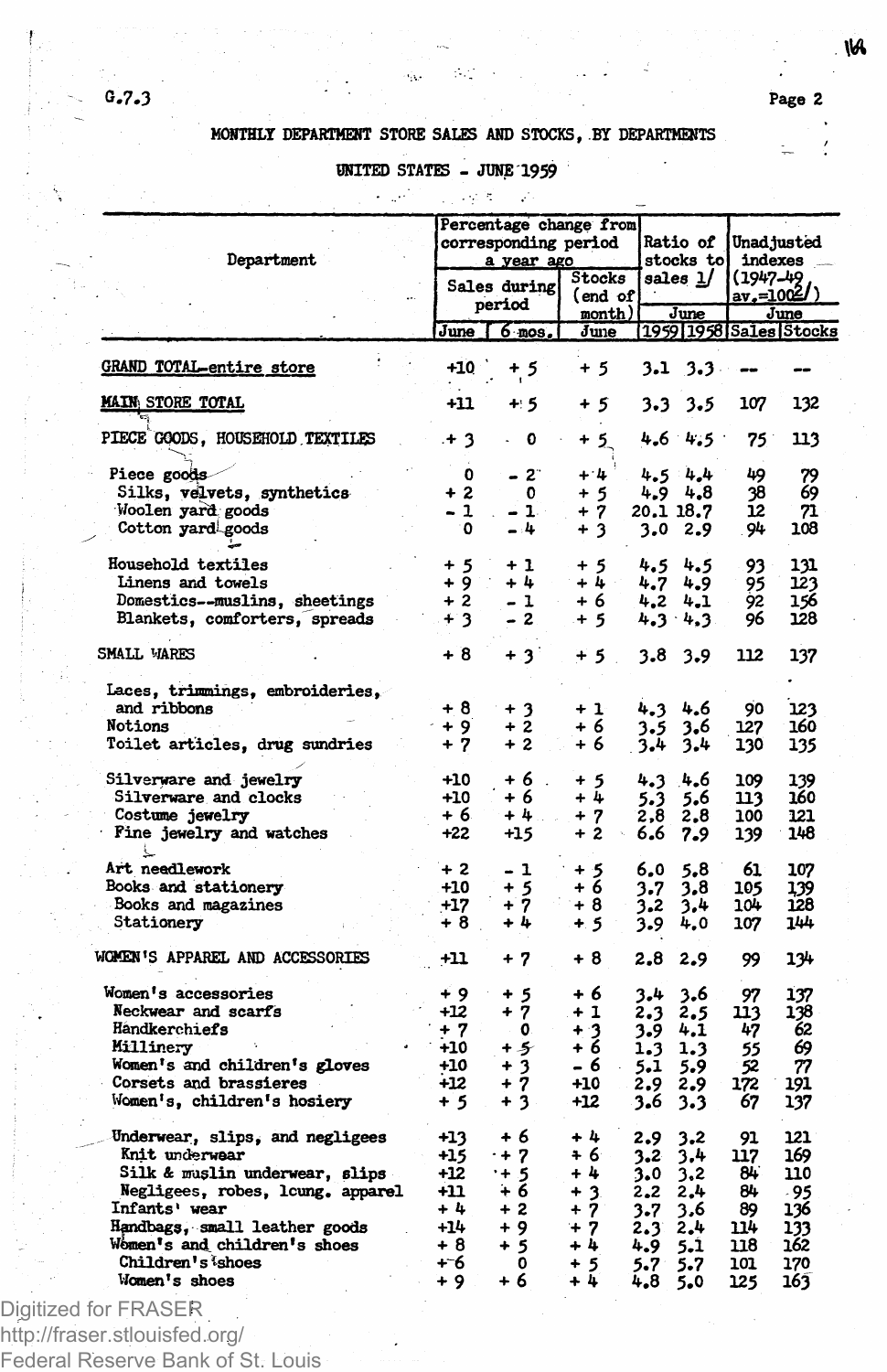**UNITED STATES - JUNE 1959**

|                                          | Percentage change from<br>corresponding period<br><u>a year ago</u> | Ratio of<br>stocks to |         | Unadjusted<br>indexes<br>$(1947 - 49)$ |               |                        |          |
|------------------------------------------|---------------------------------------------------------------------|-----------------------|---------|----------------------------------------|---------------|------------------------|----------|
| Department                               | Sales during (end of                                                |                       | Stocks  | sales 1/                               |               | $av = 100$ 2/          |          |
|                                          |                                                                     | period                |         | June                                   |               | June                   |          |
|                                          |                                                                     |                       | month)  |                                        |               | 1959 1958 Sales Stocks |          |
|                                          | June 6 mos.                                                         |                       | June    |                                        |               |                        |          |
| WOMEN'S APPAREL, ACCESSORIES (Cont.)     |                                                                     |                       |         |                                        |               |                        |          |
|                                          |                                                                     | -9<br>4               | -11     | 2,2                                    | $2.3 -$       | 102                    | 130      |
| Women's apparel                          | $+13$                                                               | 0                     | $+20$ . | 4.9                                    | $3.8^{\circ}$ | 26                     | 84       |
| Women's, misses' coats & suits           | - 8                                                                 |                       | +19     | -5.5                                   | 4.1           | 23                     | 87       |
| Women's, misses' coats                   | -11                                                                 | - 3                   | +16     | 3.8                                    | 3.1           | 31                     | 68       |
| Women's, misses' suits                   | - 4                                                                 | + 5                   |         | 2.2                                    | 2.4           | 107                    | 144      |
| Juniors' and girls' wear                 | +18                                                                 | $+12$                 | +12     | 1.6                                    | 1.8           | 104                    | 121      |
| Juniors' coats, suits, dresses           | +21                                                                 | $+14$                 | $+8$    |                                        |               |                        | 162      |
| Girls' wear                              | +15.                                                                | +9.                   | +14     | 3.0                                    | 3.0           | -111                   |          |
|                                          |                                                                     |                       | + 9 ⊹   | 1.6                                    | 1.6           | 118                    | 126      |
| Women's and misses' dresses              | +13                                                                 | +11                   |         | 1.2                                    |               | 1.2 132                | 137      |
| Inexpensive dresses                      | +12                                                                 | +13                   | +13     |                                        | 2.1           | 106                    | 119      |
| Better dresses                           | +12                                                                 | + 9                   | + 6     | 2.0<br>2.0 2.1                         |               | 164                    | 170      |
| Blouses, skirts, sportswear              | $+15$                                                               | $+12$                 | +9∵     |                                        |               | 151                    | 129      |
| Aprons, housedresses, uniforms           | +14                                                                 | $+10$                 | + 6     | $1.5$ 1.7                              |               |                        | 126      |
| Furs                                     | -21                                                                 | - 5                   | $+14$   | 15.2 10.4                              |               | 28                     |          |
| MEN'S AND BOYS' WEAR                     | $+14$                                                               | $+8$                  | $+1$ .  | $3.2 \quad 3.7$                        |               | 131                    | 135      |
|                                          |                                                                     |                       |         | 3.7                                    | 4.3           | $-130$                 | 139      |
| Men's clothing                           | $+13$                                                               | + 9                   | - 4     |                                        |               | 140 -                  | 127      |
| Men's furnishings and hats               | +16                                                                 | + 9                   | $+1$    | 2.5 2.9                                |               |                        | 125      |
| Boys' wear                               | +12.                                                                | + 6                   | ∔ 8     | 4,2                                    | 4.3           | 97                     |          |
| Men's & boys' shoes, slippers            | +13                                                                 | + 6                   | +11     | 5.0                                    | 5.2           | 151                    | 170.     |
|                                          | +12                                                                 | + 4                   | $+5$    | 3.9.<br>- 2                            | 4,2           | 115                    | 133      |
| HOMETURNISHINGS                          |                                                                     |                       |         |                                        |               |                        |          |
| Furniture and bedding                    | +11                                                                 | $+5$                  | + 4     | 3.8                                    | 4,1           | ∵128                   | 133      |
| Mattresses, springs, studio beds         | + 7                                                                 | $+2$                  | 0       | 1.8                                    | 2,0           | 143                    | 144      |
|                                          | +13                                                                 | + 6                   | $+4$    | 4.5                                    | 4.9           | 125.                   | 134      |
| Upholstered, other furniture             | +11                                                                 | +8⊹                   | $+3$    | 5.2                                    | 5,6           | 77                     | 107      |
| Domestic floor coverings                 | +10                                                                 | + 7                   | + 2     | 5.2                                    | 5.7.          | 82                     | ÷<br>118 |
| Rugs and carpets :                       | $+3$                                                                | + 6                   | - 2     | 4.3                                    | 4.5           | 53                     | 66       |
| Linoleum                                 |                                                                     |                       |         |                                        |               |                        |          |
|                                          | $+9$                                                                | $+4$                  | $+3$    | 4.4                                    | 4.7           | 105                    | 128      |
| Draperies, curtains, upholstery          | $+3$                                                                | $+2$                  | $+8$    | 5.2                                    | 4.9           | 78                     | 129      |
| Lamps and shades                         | + 7                                                                 | + 4                   | 74 4 ։  | 7.1                                    | 7.4           | 96                     | 143      |
| China and glassware                      |                                                                     | + 6                   | $+1$    | 1.8                                    | 2.1           | 115 ·                  | 105      |
| Major household appliances               | +16.                                                                | $\circ$               | + 5.∍   | 3.5                                    | : 3.6         | 144                    | 153      |
| Housewares (incl. small appliances) +11  |                                                                     | $\bar{r}$ :           | +8.     | 5.3                                    | 5.4           | 121.                   | 174      |
| Gift shop                                | $+10$                                                               | + 8                   |         |                                        |               |                        |          |
|                                          |                                                                     |                       |         |                                        |               |                        |          |
| Radios, phonographs, television,         |                                                                     | $+7$                  | -434    | 3.6                                    | 3.8.          | 121                    | 158      |
| pianos, records, sheetmusic, instr. +19  | +18                                                                 | $+7.$                 | +15     | 3.2                                    | 3.3           | 101                    | 142      |
| Radios, phonographs, television          |                                                                     | + 6.                  | +10     | 4.6                                    | 5.1           | 131                    | 148      |
| Records, sheet music, instr.             | +22                                                                 |                       |         |                                        |               |                        |          |
| MISCELIANEOUS MERCHANDISE DEPTS.         | + 6                                                                 | - 1                   | $+2$    | 2.9                                    |               | 3.0 111                | 126 –    |
|                                          |                                                                     | + 5                   | + 4     | 4.0                                    | 4.4           | 119                    | 150      |
| Toys, games, sporting goods, cameras +14 | +22                                                                 | $+5$                  | - 2     | 4.7                                    | 5.9           | 84                     | 157      |
| Toys and games                           |                                                                     | $+5$                  | $+10$   | 3.4.                                   | 3.3           | 183                    | 146      |
| Sporting goods and cameras               | + 9                                                                 |                       | $+2$    | 2.8                                    | 2.9           | 147                    | 134      |
| Luggage                                  | + 8                                                                 | $+3$                  |         |                                        | 1.3           | -89                    | 109      |
| Candy                                    | $+3$                                                                | $+4$                  | +10     | 1.3                                    |               |                        |          |

Digitized for FRASER http://fraser.stlouisfed.org/ Federal Reserve Bank of St. Louis **va** 

**Ta£e 3**

**C'7'**